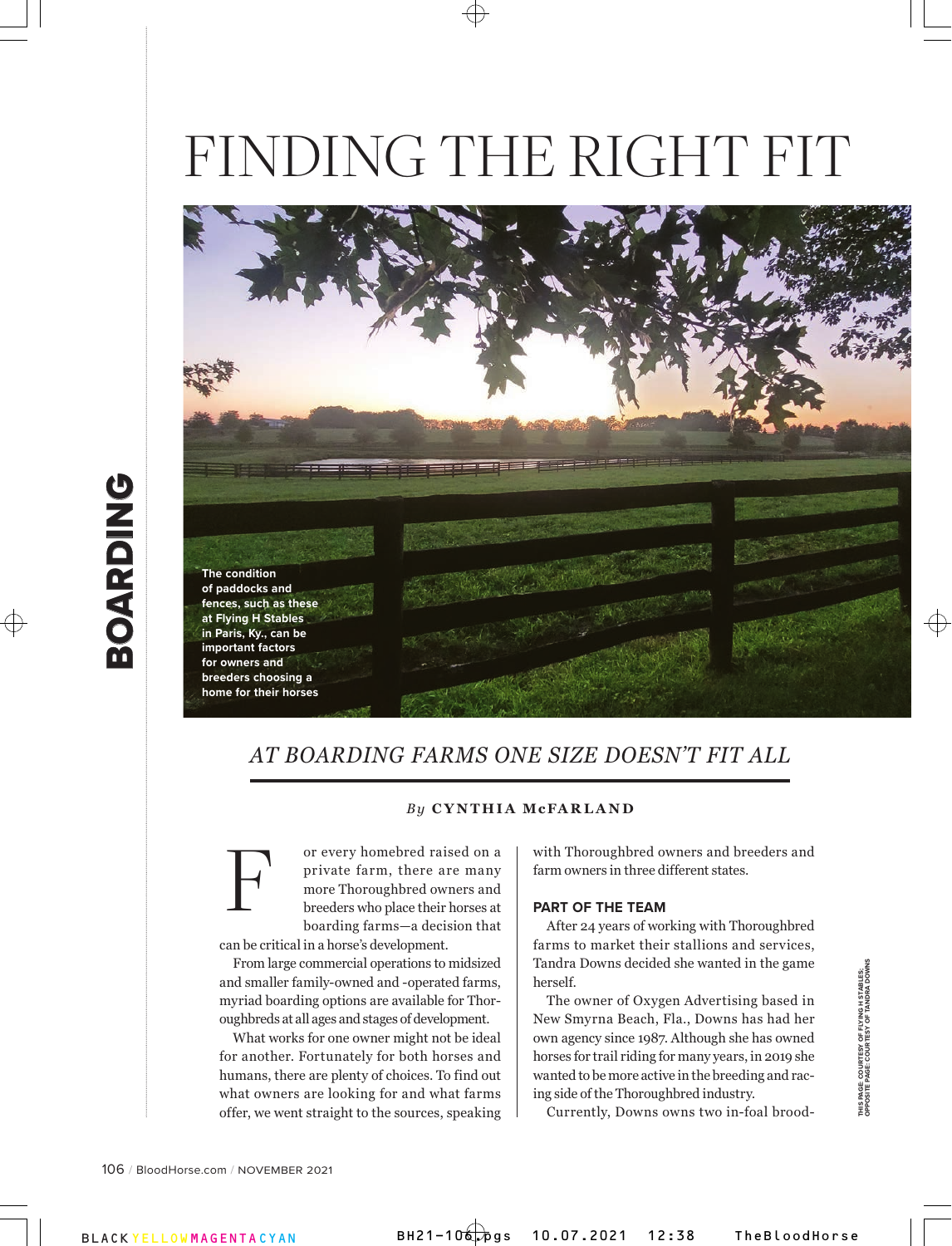mares, one weanling, and one yearling about to go into training.

"The facilities where I board now are all from connections with people I've met and known through my work, and from recommendations of area horsemen I trust," said Downs, who has long worked with Ocala, Fla., area operations and chose to board in that area. "From working with them, I knew their integrity and how well they took care of their horses."

For foaling and boarding until mares are checked in foal, Downs uses Pleasant Acres and Stormborne Stallions. Both of her mares are currently in foal to stallions that stand at Pleasant Acres. For boarding of mares, foals, and weanlings, she relies on Stanley Meadows and Christine Jones. For breaking and training, her yearling is heading to Lisa McGreevy at Abbie Road Farm.

In choosing farms, Downs researched the staff's experience and examined the condition of the pas $\mathcal{C}$ 

*THESE FACILITIES ARE PART OF YOUR TEAM, SO YOU WANT TO PICK THEM CAREFULLY."*

**—TANDRA DOWNS, OWNER**

tures, fencing, and barns.

"These facilities are part of your team, so you want to pick them carefully," Downs added. "My horses are an investment, but they are also like family to me, so it's important that they have happy, healthy lives. I want their homes to be nice and safe."

Price is important because no one wants to overpay, but Downs emphasized that she expects to pay a competitive, comparable rate. While Downs keeps an eye on rates, she wouldn't sacrifice in the areas previously mentioned—farm condition, quality staff—to save money.

Another crucial selling point for Downs is the opportunity to stay connected with her horses.

"The places where I board send me videos and photos, and I try to go see my horses in person a couple of times a month," she said.

Because she doesn't live in Ocala, Downs says it was essential for her to board at farms that are



**Tandra Downs enjoys visiting Song On the Radio, her Long On Value yearling at Stormborne Stallions near Citra, Fla.**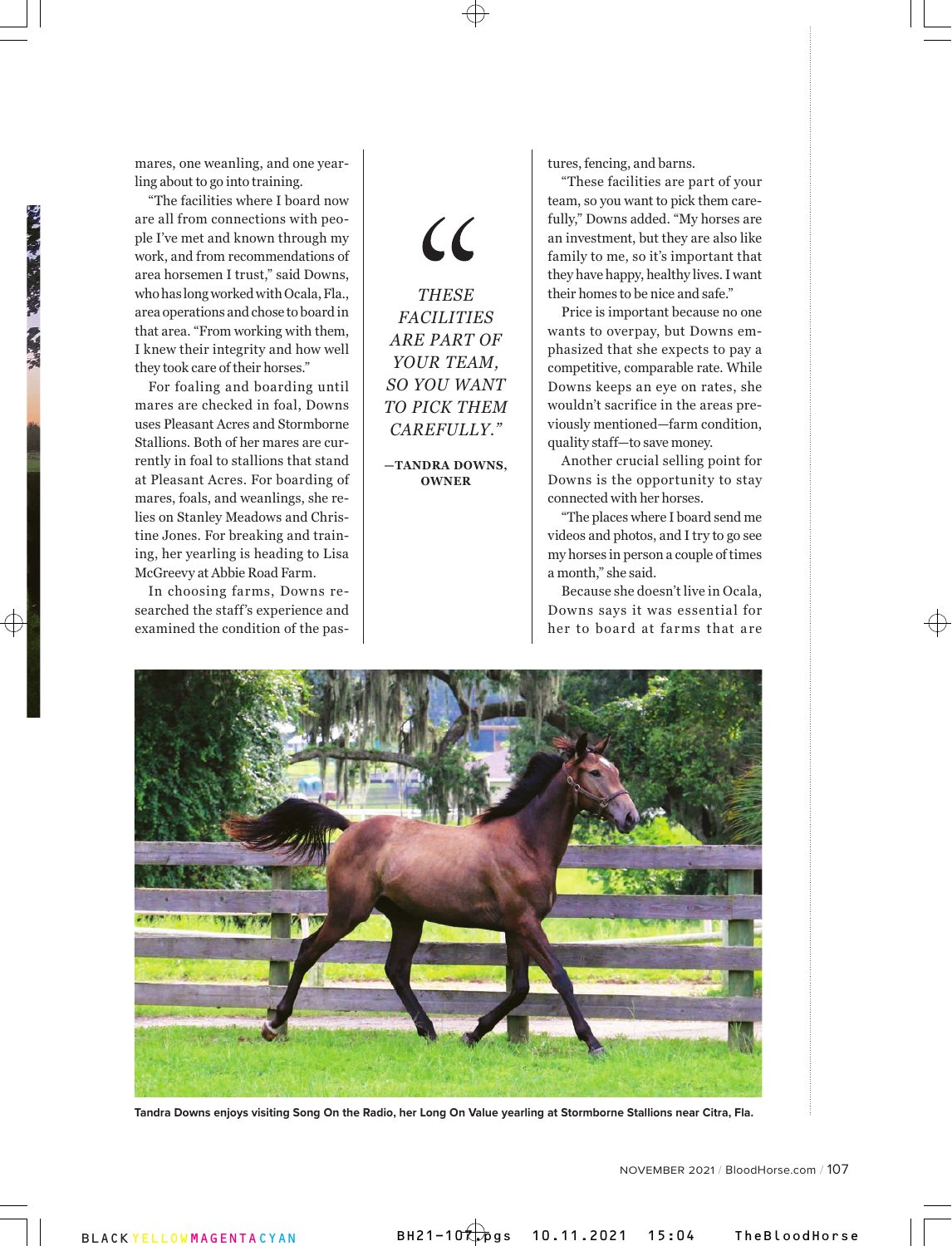amenable to owner visits.

"I always coordinate visits ahead of time because I want it to be convenient for them; plus, I'm driving two hours," Downs said. "Sometimes, I set up photo shoots for my horses and for client horses, and all of these farms have been extremely gracious, and their staff are very helpful."

## **FINDING A GOOD FIT**

For Manny Cadima of Louisville, Ky., finding the right boarding facilities is an important aspect of his business, Thoroughbred Racing Nation, which offers affordable breeding and rac- $\cal{C}$ 

> *MOST OF THE PLACES I BOARD NOW I FOUND BASED ON THE RECOMMENDATION OF PEOPLE I RESPECT."*

> > **—MANNY CADIMA, THOROUGHBRED RACING NATION**

ing partnerships.

**EXERCT 1** had my<br>
in Shelbyville, Ky., I'd r<br>
to yearlings, send them<br>
track. I sold my of arm<br>
track. I sold my farm<br>
years ago, so now all of<br>
are boarded out."<br>
Cadima currently has<br>
young horses at Pleasant<br>
side Ocal "We have horses at all different ages and stages of development. Unless a horse is retired, they are in a syndicate and right now we have 17 horses," Cadima said. "We breed almost all of our horses. When I had my own farm in Shelbyville, Ky., I'd raise them to yearlings, send them out to be broke, and then on to the racetrack. I sold my farm a couple years ago, so now all of our horses are boarded out."

Cadima currently has mares and young horses at Pleasant Acres outside Ocala; mares at Sparks View

Farm near Paris, Ky., and Edition Farm in Hyde Park, N.Y.; and horses in training at Churchill Downs and Belterra Park.

For Cadima, word of mouth has led to his finding good facilities.

"I know a lot of trainers and people in the industry, so I ask," he said. "Most of the places I board now I found based on the recommendation of people I respect."

He likes to visit the operation in person so he can get a good look at the facilities.

"I prefer block—not wood—barns and metal roofs for fire safety. It's a plus if there's a sprinkler system," said Cadima, who also likes to take a look at the hay and feed. "Since I had my own farm, I'm big on these things."

When it comes to non-negotiable attributes, Cadima says it all boils down to well cared-for horses, a quality feed program, and low turnover of experienced and happy staff.

"I have to have a good relationship with the person running the farm, and they need to be comfortable communicating with me," Cadima said. "I put

all my horses into individual syndicates, and any one horse can have many owners. Some of the syndicate owners like to visit the farms, not individually, but I like to be able to set up group visits and bring them out to the farms."

Like all other owners, Cadima wants to be kept informed about his horses, especially if there's a veterinary emergency. Cadima says that although price matters, an owner doesn't necessarily want to go just to the cheapest place because "you get what you pay for."

"If you are breeding and raising foals, it's great to

have a farm that takes care of The Jockey Club and state registrations, breeders' awards, etc.," Cadima said. "Each state has somewhat different regulations and forms. The administrative filings and recordkeeping stuff can be challenging, but it needs to be done. Managing these administrative requirements is a great service if a farm does this and then all we owners need to worry about is paying the fees."

#### **HELPING HORSES DEVELOP**

Located near Paris, Ky., Flying H Stables was founded by Kent and Tracy Hersman in 2011, although

they were active in the Thoroughbred industry prior to that.

"Our core competency is foaling, mare care, and raising babies. That's our bread and butter, and we also do quite a bit of sales prep for weanlings and yearlings," said Kent Hersman, a lifelong horseman and 20-year military veteran.

Although he served in the Air Force and then flew helicopters and airplanes in the Army, Hersman says nothing he's done is as satisfying as having a horse he's foaled and raised go on to success.

"Early on we did a lot of advertising, and lately we've done some advertising again, but word of mouth has carried us a long way in the last several years," Hersman said. "One of our biggest advertisements are the horses when they're in the hands of the trainers. In the long run, horses with the mental capability to go to the track are the ones trainers want. We want to turn out horses that trainers will say, 'Where did this horse come from? He's got a brain!' "

One way of developing that mental fitness is their "pool training package," which includes 10 trips to

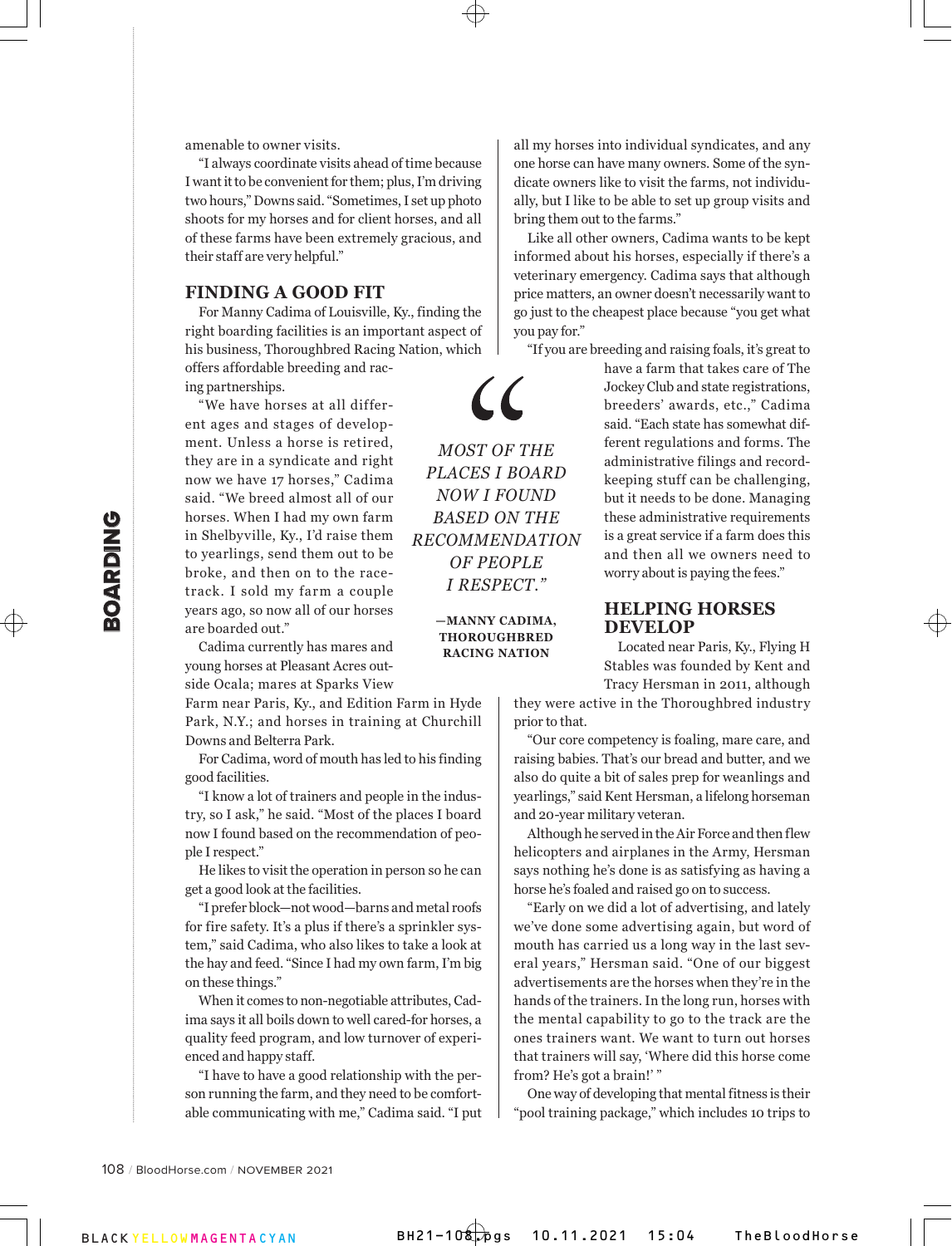a nearby equine swimming facility. Hersman has found the van rides back and forth, the time in the pool, and the extra handling invaluable for yearlings preparing for a sale or going into training.

"We see the results quickly. The pool is good for exercise, but also a lot of desensitization takes place," he noted. "We put a lot of emphasis on doing things right the first time. If you lay the groundwork, the client is happy, and in the end the horse does better at the track."

The farm emphasizes price, personality, and professionalism.

"You need a realistic price for the client; personality that makes for an open, receptive relationship;

and professionalism to turn out the best product," said Hersman. "We're willing and able to do specialized care when a mare needs extra help. Some of them have to be fussed over to make it to that foaling date."

For a nominal charge, the farm routinely files paperwork and submits registration photos so clients are ensured these tasks are done correctly and in a timely manner.

The Hersmans typically take photos about once a month to help clients keep up with their horses. They always welcome owners to schedule a visit to see their horses and relax in the Bluegrass.

### **PRIME LOCATION**

Bonita Farm has been in business since 1960 when it was started by *Baltimore Sun* racing editor William Boniface and his wife, Mary Louise. Today the 396-acre farm continues its tradition as a full-service operation, with Boni-

face's son J. William (Bill) Boniface at the helm.

Bonita Farm offers breeding and foaling, mare and foal boarding, breaking, training, and lay-ups. The facility is home to about 85 horses and typically foals about 30 mares each year. The farm stands two freshman sires—Alliance and Kobe's Back whose first crops are running this year.

"We like to advertise that we're a one-stop facility. From breeding and foaling to raising and training, and then horses can return here to do it all over again," said Bill Boniface. "We try to get the most bang for our buck from advertising, but I would say word of mouth has been more successful than advertising. A client who has a horse here brings a friend by and then that person becomes a client. We try to do a good job and people recognize it. We have a number of really longtime clients, and I think they appreciate everything we do here with their horses."

A big bonus is that the farm has 350 acres of pasture, which stay in prime condition because fields are never overcrowded.

Since a number of clients live out of state, Boniface says it's routine practice to take photos of their horses, especially foals, and to update the owners by emailing photos. When clients are able to visit, Boniface says the farm keeps an open-door policy.



**Mares and foals in a paddock at Flying H Stables, where owners Kent and Tracy Hersman put an emphasis on foaling and raising babies**

"Owners can come by and see their horses any time we're here, which is seven days a week," he said. "And, of course, if anything happens with a horse veterinary-wise, owners are notified immediately."

Bonita Farm facilitates all necessary paperwork so owners don't have to worry about keeping up with deadlines.

"We do the micro-chipping, fill out foal registrations on all the client horses here, and transfer the foal certificates," said Boniface, noting that clients are very appreciative of this service.

There are multiple reasons that Bonita Farm's